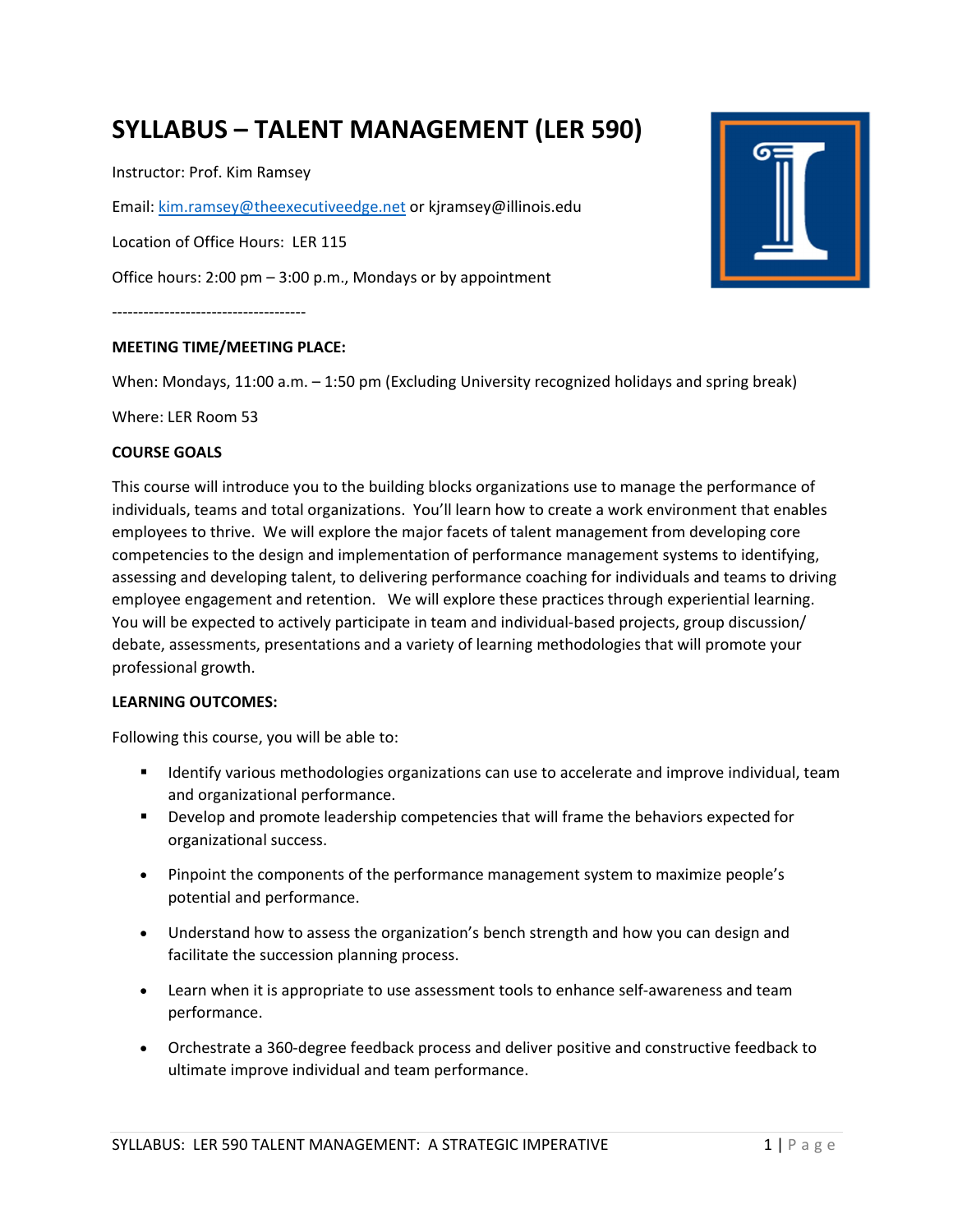## **LEARNING OUTCOMES (Continued)**

- Understand how to build a robust development plan that will accelerate professional development.
- Identify a variety of best practice methodologies to develop professionals. Learn the development methodologies that deliver a return on investment and the ones that do not.
- Acquire techniques for building trust as the foundation of any team.
- Develop and facilitate team building activities that promote trust, collaboration, communication and conflict resolution.
- Learn how organizations are using employee engagement surveys to understand the drivers of their employees' satisfiers and dissatisfiers.
- Identify concrete strategies for improving employee engagement at the team and enterprise level.
- Establish the link between employee engagement, customer value and financial performance

## **TEXTBOOK AND COURSE MATERIALS**

- **1.** We will be using the textbook entitled **The Talent Management Handbook: Creating Organizational Excellence by Identifying, Developing and Promoting Your Best People** by Lance Berger and Dorothy Berger, McGraw-Hill. ISDN-978125983554. Publication date: 2017. This book can be purchased via Amazon.com
- **2.** We will be using a strengths-based assessment in class. Please purchase the book entitled **Strengths Finder 2.0** with the assessment. Please make sure you purchase this book new so that you receive the assessment in the back of the book. If you purchase it used, there is a strong chance that the one-time access code will already be used.
- **3.** You will participate in a second assessment which is an Interpersonal and Communication Styles assessment. This online tool which is normally \$50 pp. We have negotiated a rate of \$25 for our class. Please call The Forte Institute at 910-452-5152 to pay with a credit card. Please indicate that you are a student of Professor Kim Ramsey to obtain the student discount.
- **4.** The *Top Hat* polling software will be used in-class (tophat.com). With this software you can use the TopHat app on your phone or use the TopHat website on your laptop to participate in class. Please sign up, pay the \$30 subscription fee, and join the class.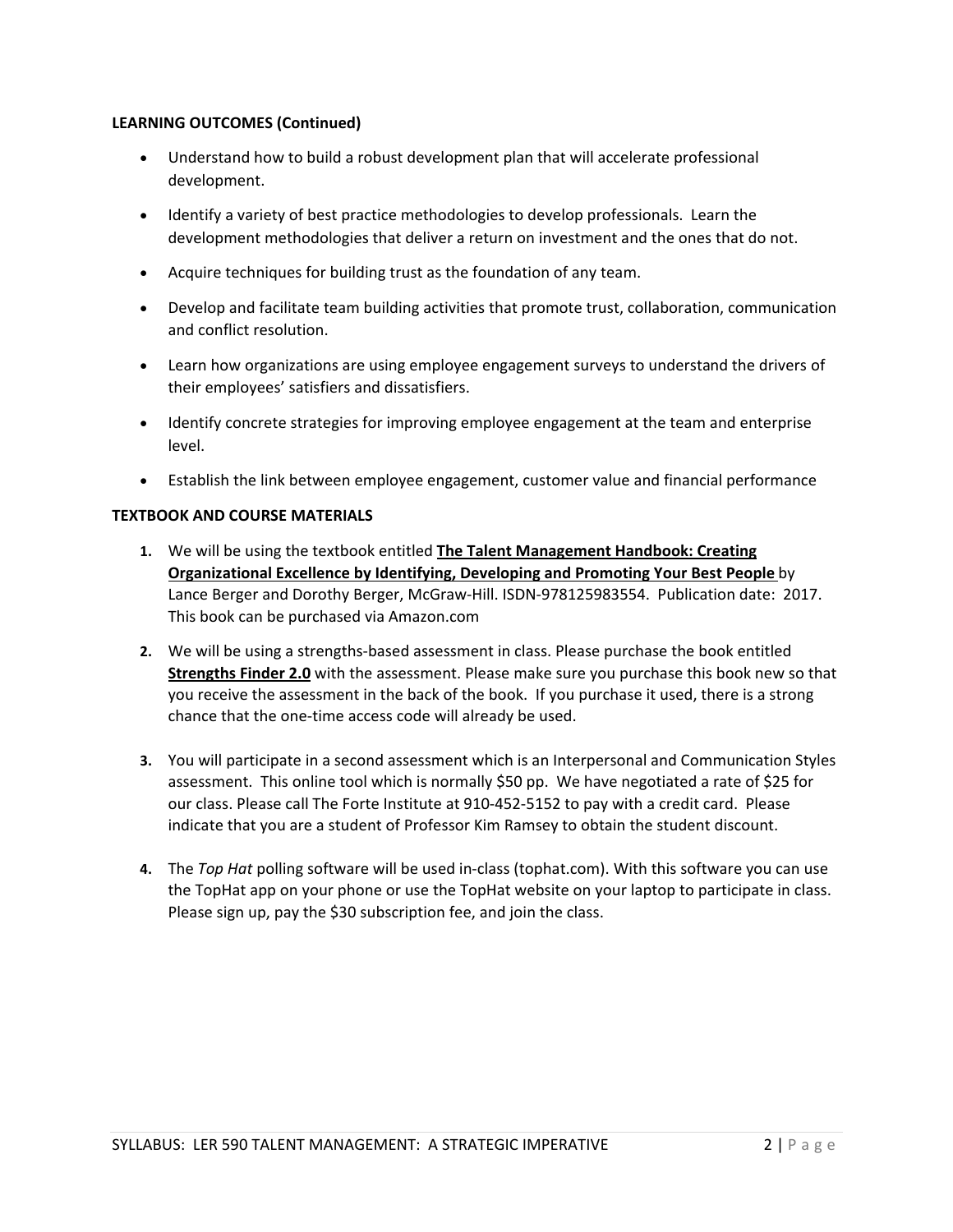#### **GRADED COMPONENTS**

Course grades will be based on cumulative points throughout the semester earned in lecture attendance, homework, reading questions, and exams. The available points in each are:

#### *I. Participation in Class: 200 pts. (10%)*

Active participation includes both questions asked during lecture and opinions/insights expressed. You will not be graded for correctness, but instead you will be graded simply for your individual level of participation. At most 2 unexcused absences are permitted to receive full participation credit at the end of the semester.

## *II. (3) Partner Assignments: 600 pts. (30%)*

There will be 3 partner assignments throughout the semester, each worth 200 points. Grading will be driven by:

- a. Preparation/design of the deliverables (100 pts)
- b. Facilitation of the experience (100 pts)

### *III. (3) Team Projects: 750 pts. (37.5%)*

There will be three team projects. Each will count for 250 points and will be evaluated on both content and delivery. Assessment will be driven by:

- a. Preparation/Research/Design of the PowerPoint Presentation/Recommendation/Team Score (50 pts)
- b. Completion of the Project Specifications/Team Score (50 pts)
- c. Presentation of the Recommendations/Individual Score (50 pts.)
- d. Feedback from fellow team members/individual score (100 pts.)

*IV. (1) Final Team Project in Lieu of Final Exam: 450 pts. (22.5%)*

There will be a final team project. This will account for 22.5% of your grade and will be in lieu of a final exam. Grading will be driven by:

- a. Preparation/Research/Design of the PowerPoint Presentation/Recommendation/Team Score (125 pts)
- b. Completion of the project specifications/Team Score (100 pts)
- c. Presentation of the recommendations/Individual Score (125 pts)
- d. Feedback from fellow team members/Individual Score (100 pts)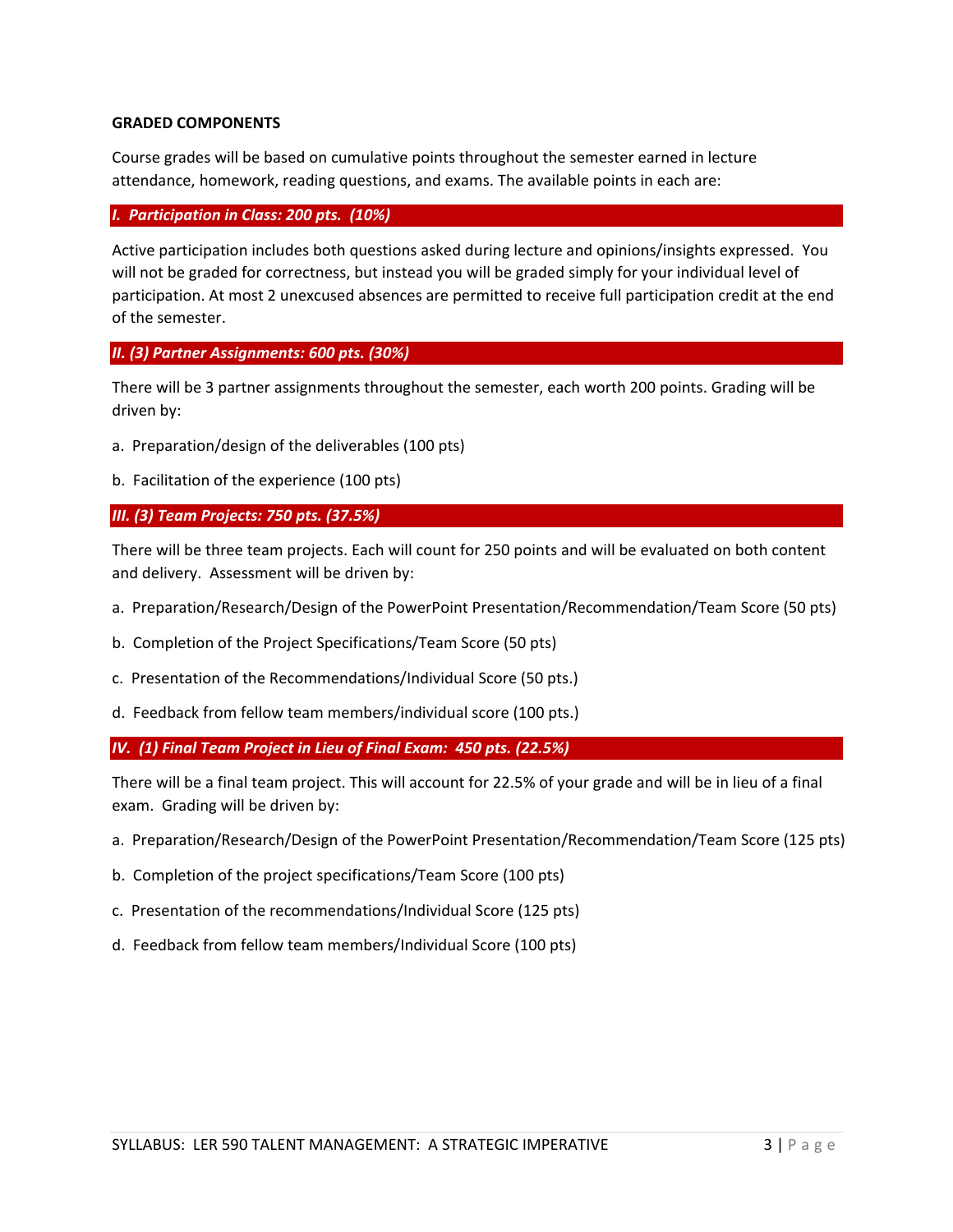## *Grading Scale Based on 2,000 pts.*

| $A+$             | 1900-2000 points  |
|------------------|-------------------|
| Α                | 1860-1899oints    |
| А-               | 1800-1859 points  |
| B+               | 1700-1799 points  |
| B                | 1660-1699 points  |
| $B -$            | 1600-1659 points  |
| $C+$             | 1,500-1599 points |
| Ċ                | 1460-1499 points  |
| $\overline{C}$ - | 1400-1459 points  |
| D+               | 1300-1399 points  |
| D                | 1260-1299 points  |
| D-               | 1200-1259 points  |
| F                | $<$ 1200 points   |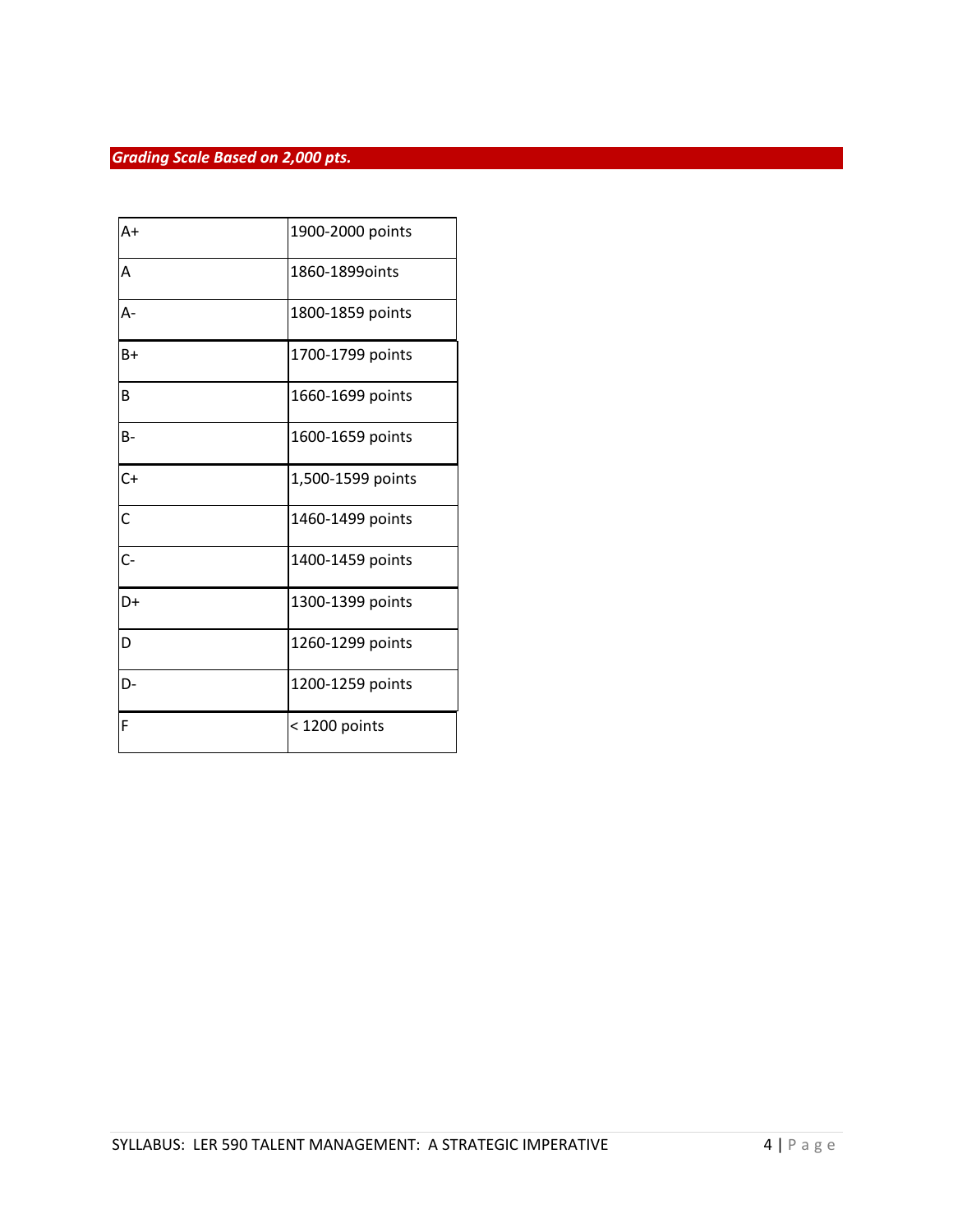### **LER590 COURSE POLICIES**

**1) ATTENDANCE** - You are expected to attend class because:

- You must be present in class to deliver your many presentations this semester.
- You will serve as an audience member and give feedback to your colleagues.
- You will need to be present in class to learn course material, to participate in exercises, and to learn what is expected of you for each project.
- The work habits you exhibit communicate your credibility to everyone in our classroom and will impact your success as an employee after you graduate.

I will take attendance at the beginning of every class. You can miss two classes without penalty. If you have more than two absences for any reason, the following penalties will be assessed: 3 absences= final course grade lowered by 1/3 letter (ex. A- to B+) 4 absences= final course grade lowered by full letter (ex. B to C) 5 absences= you will fail the class (F)

**2) LATENESS** - Arriving for work on time is a very important habit to cultivate for workplace success. Because of this, lateness will not be tolerated in this class. Plan to come to class early each day to avoid a late penalty. Three late arrivals will equal one absence and will be counted against your final course grade as unexcused absences. If you are concerned about the time that you have between classes, you should see me outside of class to discuss your circumstances. You may need to change sections or drop the class. Additionally, if you arrive late to class 30 minutes or more, it will count as an absence. Every late arrival will be registered as a tardy – three tardy registers will equal one (1) absence.

**3) MAKE UPS AND LATE WORK** - Make-up presentations will be allowed only if you notify me in advance that you will not be in class and if you provide written, verifiable documentation for illness, injury or funeral that would prevent you from speaking on that day. Late assignments will result in an automatic 25% point deduction and must still be submitted within 24 hours of the assignment due date otherwise you will take a zero for the assignment. In-class assignments and group presentations may NOT be made up.

### **ACADEMIC STANDARDS**

You are encouraged to work with your peers on homework assignments and studying. However, submitted assignments with your name on them must be your own work. Any ideas or materials taken from other sources must be acknowledged. You are expected to adhere to the standards detailed in the Code of Student Rights, Responsibilities, and Conduct.

### **DISABILITY ACCOMMODATIONS**

We will accommodate students with disabilities to the best of our abilities. Please establish your eligibility for support services through the appropriate office that services students with disabilities. Note that services are confidential. Some services may take time to implement; for example, captions and alternate media for print materials may take a week or more to produce. Please contact your campus office as soon as possible if you require accommodations.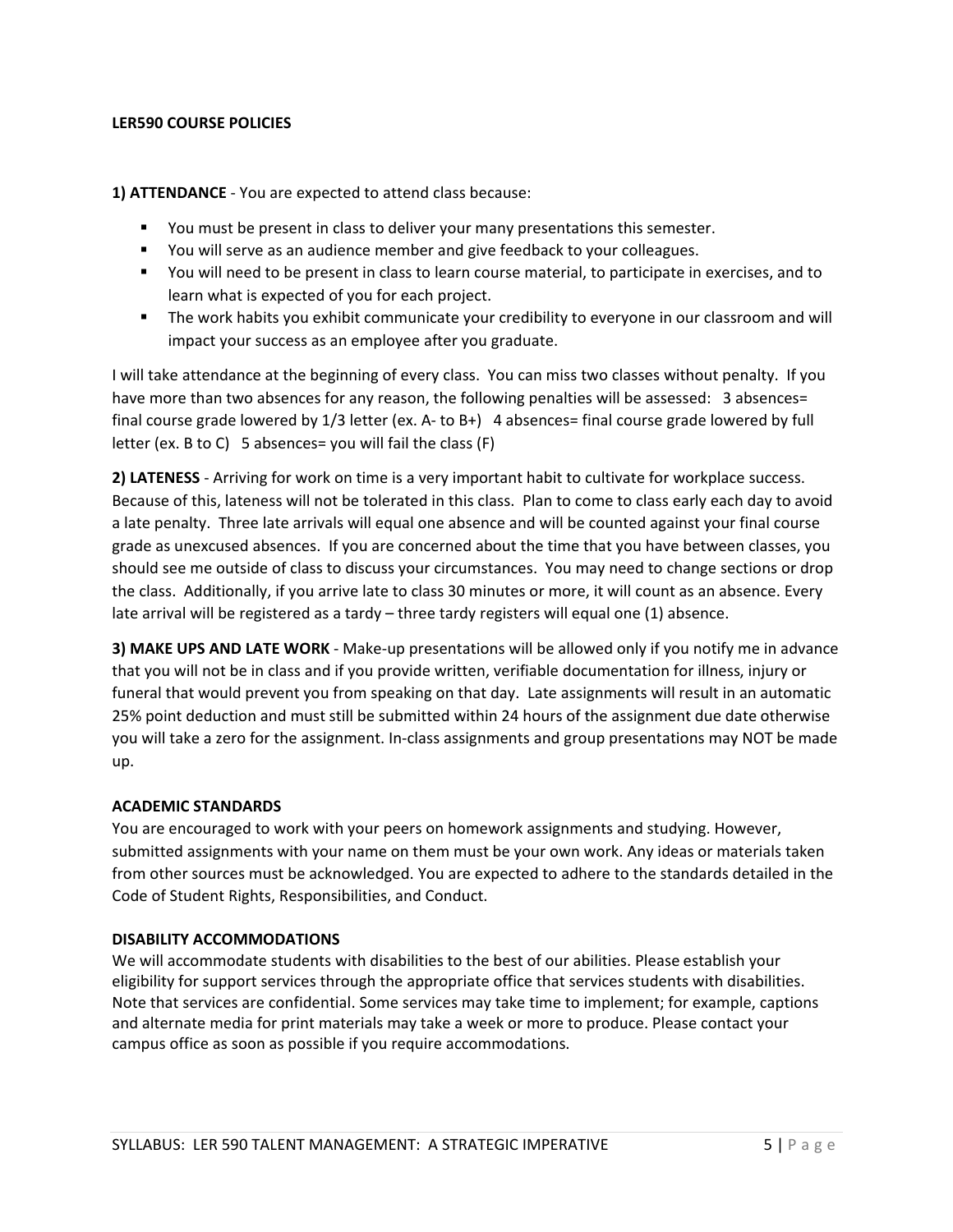### **PROFESSIONALISM AND RESPECT**

I expect the same professionalism from students that would be required of employees in the business world. This syllabus lays down some ground rules for respecting others, but I expect everyone to do his/her part to make this class a good learning experience for all of us. If you choose not to conduct yourself in a professional manner, I will deduct points from your class grade. Team Assessment Scores will be increased or decreased based on student professional behavior (including communication with teammates and course instructor (electronic and in-person). Class professional behavior includes but is not limited to the following:

- **Turn cell phones to silent mode when entering the classroom.**
- Do not enter or leave the room when a presentation is in progress.
- Remain quiet and attentive when another person is talking.
- Do not text, sleep, and/or work on other courses while in my class (YOU WILL BE REMOVED FROM CLASS IMMEDIATELY FOR SUCH BEHAVIORS)
- **Show respect for divergent points of view.**
- **Be responsible for readings and homework assignments when assigned and ready to answer** questions.
- Do not pack up until class is dismissed by the instructor.
- Always address all members of the class with courtesy and respect .
- Be mindful of what should be dealt with in class and what should be dealt with outside of class, in an appointment.
- Email messages and deliverables (all paperwork and assignments submitted on Compass) should be professional in tone and use correct grammar, punctuation and spelling.
- *All emails should be sent to the professor no later than 7:00 p.m. or else you will need to assume it will not be seen and answered until the following day.*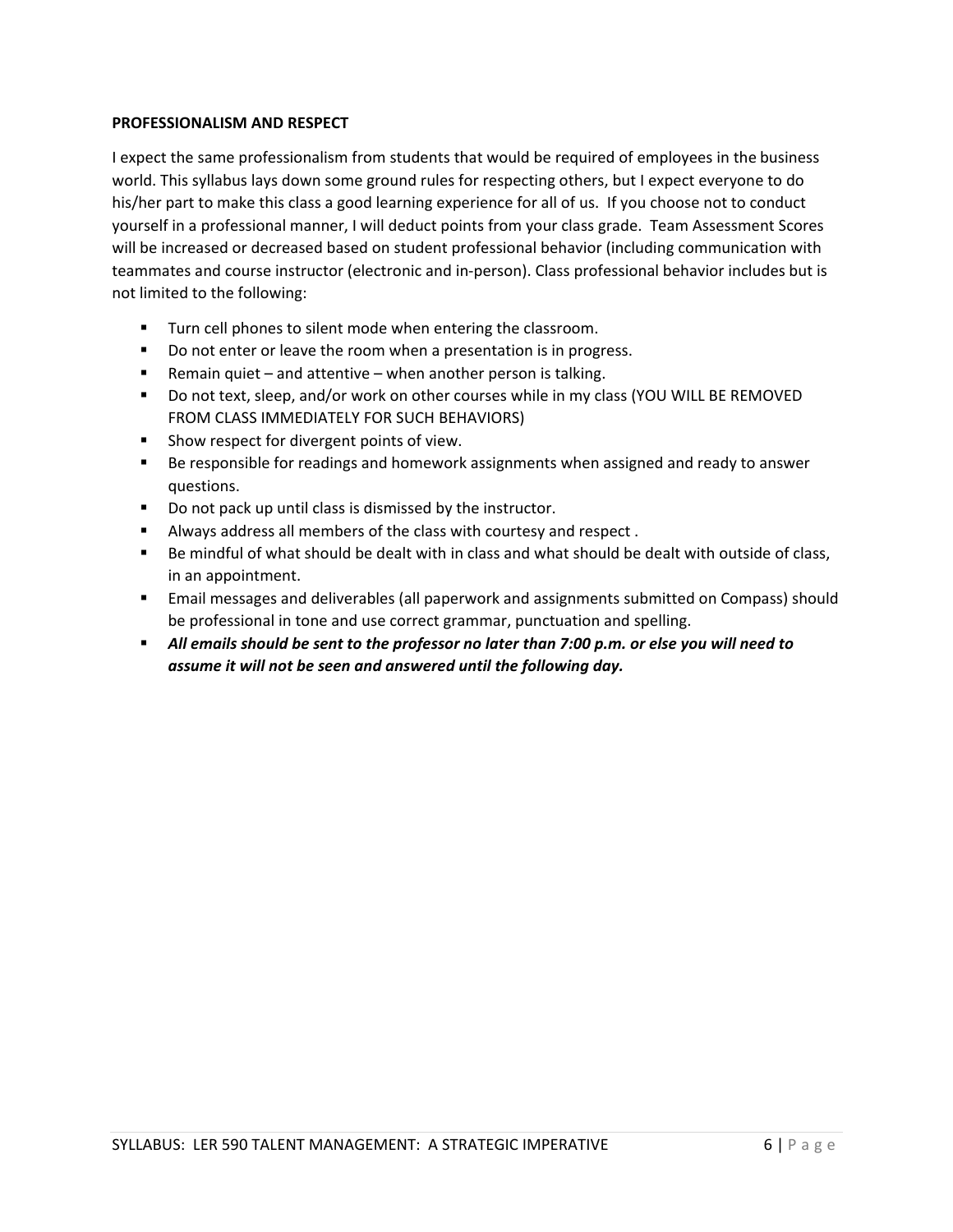## **COURSE SUMMARY:**

| <b>Date</b>               | <b>Details</b>                                                                                                                                                                                                                                                                                                                                                                                                                                                                                                            | <b>Timing</b>                                            |
|---------------------------|---------------------------------------------------------------------------------------------------------------------------------------------------------------------------------------------------------------------------------------------------------------------------------------------------------------------------------------------------------------------------------------------------------------------------------------------------------------------------------------------------------------------------|----------------------------------------------------------|
|                           | <b>Class #1: Talent Management: An Overview</b>                                                                                                                                                                                                                                                                                                                                                                                                                                                                           | 11:00 a.m. $-$ 1:50 p.m.                                 |
|                           | Introductions and Team Selection. Class participants must be<br>prepared to give a 3-minute introduction of themselves and the<br>three unique strengths they bring to the group. Team leaders will<br>be selected today.                                                                                                                                                                                                                                                                                                 |                                                          |
| Monday, January 27, 2020  | Team Leaders will need to meet the following day<br>via Zoom Conferencing on January 28 from<br>7:30 p.m. $-8:30$ p.m.<br>Homework for Team Project #1: Your team must prepare a team build<br>exercise and come prepared to facilitate a team building exercise on<br>Feb. 3 with the entire class. Areas of focus are: a) Building trust or b)<br>Improving collaboration or c) Enhancing communication or d) Goal<br>setting or e) Valuing diversity and inclusion.                                                    | First team meeting<br>between<br>January 28 - January 31 |
| Monday, February 3, 2020  | <b>Class #2: Building High Performance Teams</b><br>Team Project #1: Prepare a Team Building Guide and<br><b>Facilitate a Team Building Activity</b><br>Homework: Read Chapter 2 pages 22-33 and Chapter 5<br>pages 53-63 the Talent Management Handbook.                                                                                                                                                                                                                                                                 | 11:00 a.m. $-$ 1:50 p.m.                                 |
|                           |                                                                                                                                                                                                                                                                                                                                                                                                                                                                                                                           |                                                          |
|                           | Class #3: Developing Core Competencies Part 1                                                                                                                                                                                                                                                                                                                                                                                                                                                                             | 11:00 a.m. $-$ 1:50 p.m.                                 |
| Monday, February 10, 2020 | Homework for Team Project #2:<br>a. Interview a business leader who is in a small or mid-size business.<br>Partner with them to develop a set of leadership competencies<br>critical for success of all their managers/leaders.<br>b. Prepare team presentation/recommendations on the 5-8 core<br>competencies and their definitions for a chosen business.<br>c. Prepare a PowerPoint presentation that captures your<br>recommendations and definitions.<br>d. Present your team recommendations during class on 2/17. | Powerpoint presentation<br>due by noon on 2/14/20        |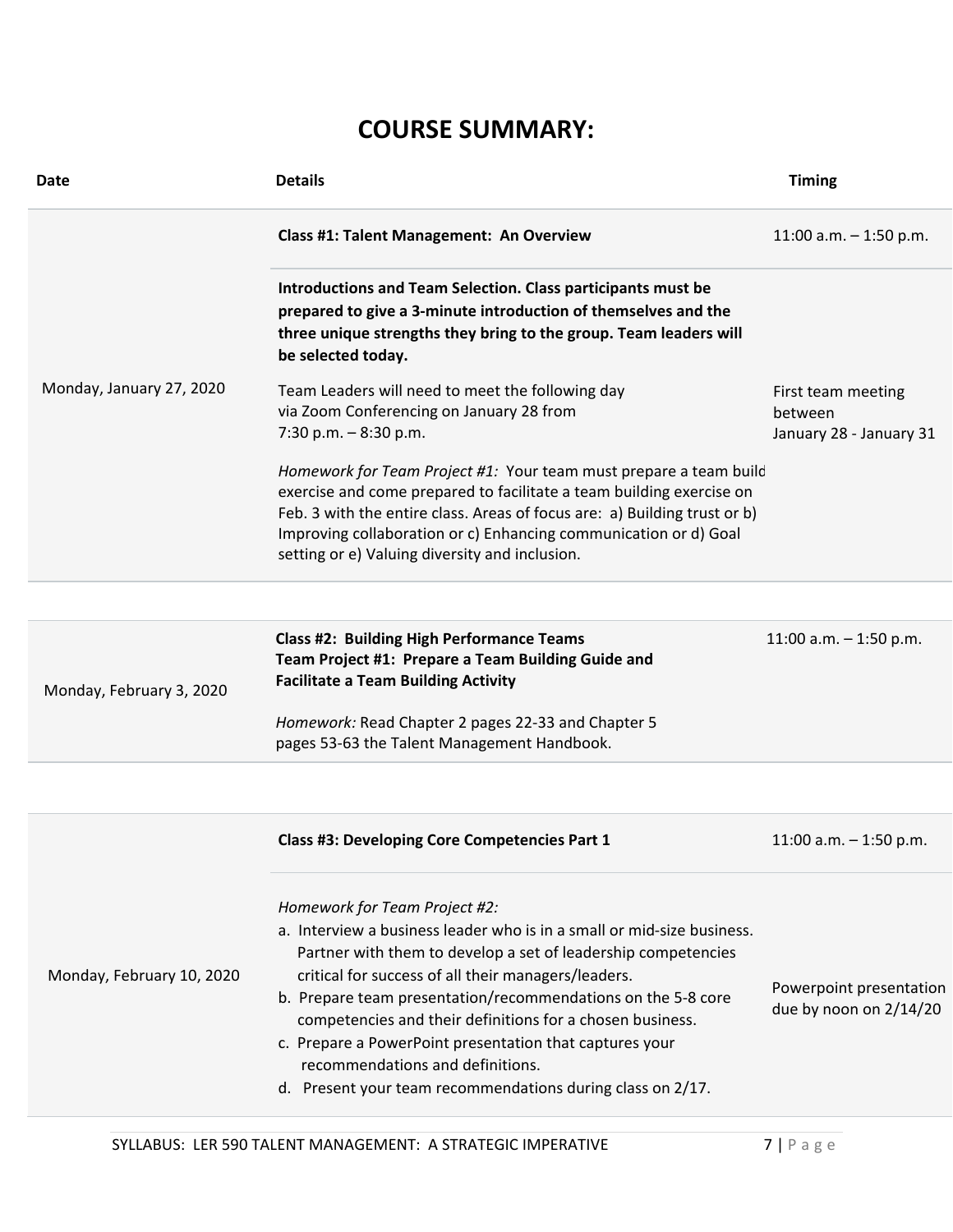| <b>Date</b>               | <b>Details</b>                                                                                                                                                                                                                                                                             | <b>Timing</b>          |
|---------------------------|--------------------------------------------------------------------------------------------------------------------------------------------------------------------------------------------------------------------------------------------------------------------------------------------|------------------------|
|                           | Class #4: Developing Core Competencies Part 2<br>Team Project #2: Present your team's<br>recommendations on the 5-8 core competencies of<br>your chosen business.                                                                                                                          | 11:00 a.m. - 1:50 p.m. |
| Monday, February 17, 2020 | Homework for February 24:<br>Complete two online assessments:<br>a. The Forté assessment sent to you via a link from The Forte<br>Institute<br>b. Strengths Finder 2.0 assessment located in the back of your<br>Strengths Finder 2.0 book.<br>Bring both reports to class on February 24. |                        |
|                           |                                                                                                                                                                                                                                                                                            |                        |
|                           | <b>Class #5: Valuing Diversity and Inclusion</b>                                                                                                                                                                                                                                           | 11:00 a.m. to 1:50 pm  |
| Monday, February 24, 2020 | Homework for Team Project #3 - Performance Management Debates<br>a. You will be assigned a topic and will be asked to prepare<br>your team's position for team debate. Teams prepare for<br>Debate 1 and 2 on Monday, March 2, 2020.                                                       |                        |
|                           |                                                                                                                                                                                                                                                                                            |                        |
| Monday, March 2, 2020     | Class #6: Performance Management Part 1<br>with Guest Speaker Panel<br>Team Debate #1<br>Team Debate #2                                                                                                                                                                                    | 11:00 a.m. to 1:50 pm  |
|                           | Homework for Team Project #3 - Performance Management Debates<br>a. Teams prepare for Debate #3 on March 9                                                                                                                                                                                 |                        |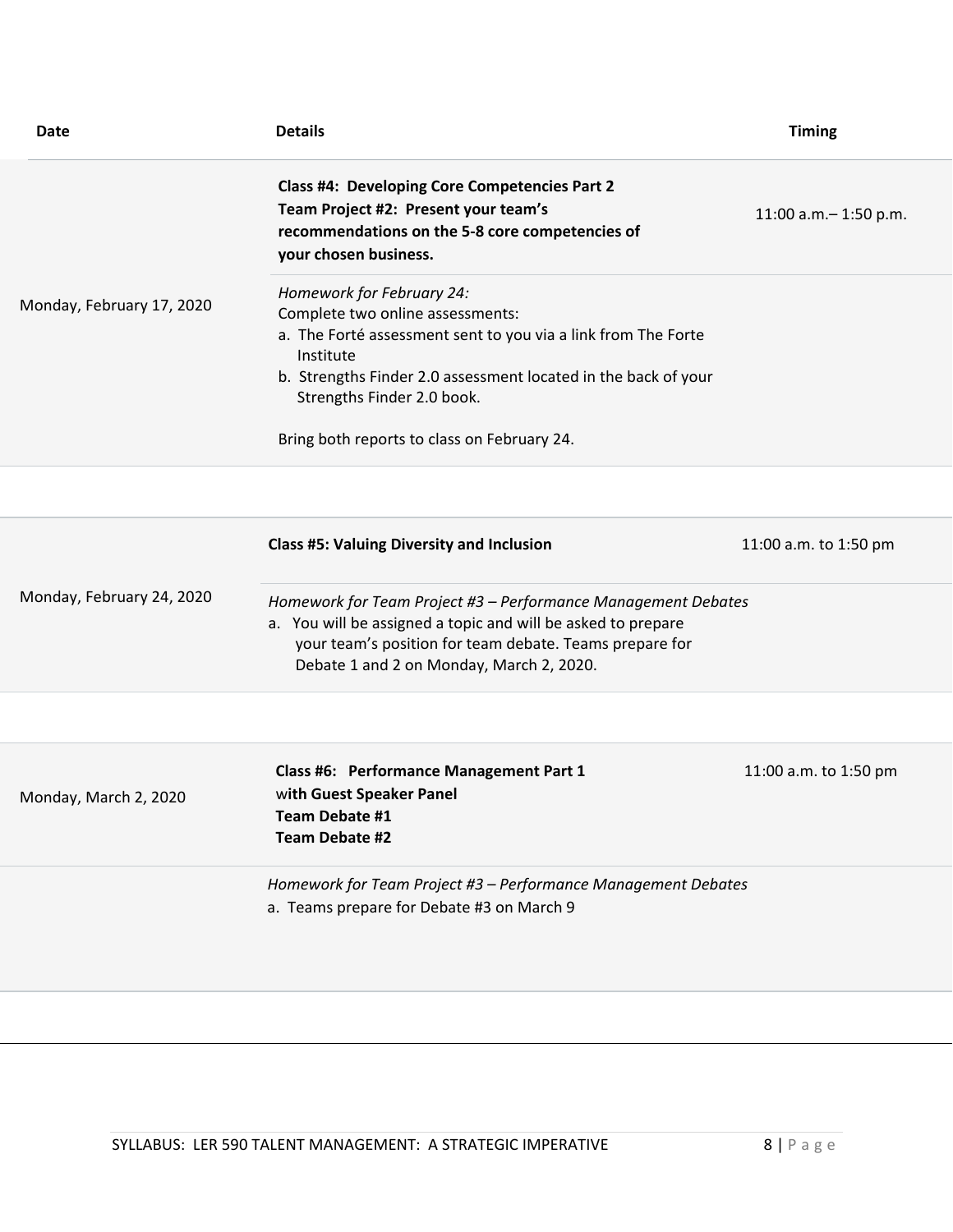| Date                   | <b>Details</b>                                                                                                                                                                                                             | <b>Timing</b>                                                                 |
|------------------------|----------------------------------------------------------------------------------------------------------------------------------------------------------------------------------------------------------------------------|-------------------------------------------------------------------------------|
| Monday, March 9, 2020  | <b>Class #7: Performance Management Part 2</b><br><b>With Guest Speaker Panel</b><br>Team Debate #3                                                                                                                        | 11:00 a.m. to 1:50 pm                                                         |
|                        | Homework for Partner Project #1<br>a. Complete (7) 360 qualitative telephone interviews<br>(1 boss/previous boss, 3 colleagues/peers and 3 others)<br>b. Prepare a summary report via Powerpoint deck for your<br>partner. | All 7 interviews need to<br>be complete by 3/25/20                            |
|                        |                                                                                                                                                                                                                            |                                                                               |
|                        |                                                                                                                                                                                                                            |                                                                               |
| Monday, March 16, 2020 | No Class - Spring Break                                                                                                                                                                                                    |                                                                               |
|                        |                                                                                                                                                                                                                            |                                                                               |
| Monday, March 23, 2020 | Class #8: Assessing Talent Part 1 -<br><b>Interpersonal and Communication Styles Assessment and</b><br><b>Strengths Finder 2.0</b>                                                                                         | 11:00 a.m. to 1:50 pm                                                         |
|                        | Homework for Partner Project #1:<br>a. Finalize the 360 Degree Feedback Summary Report for your<br>partner by March 27.<br>b. Prepare to debrief the report with your partner on March 30.                                 | 360 Feedback Summary<br>Report due to Prof. Ramsey<br>by 5:00 p.m. on 3/27/20 |
|                        |                                                                                                                                                                                                                            |                                                                               |
|                        |                                                                                                                                                                                                                            |                                                                               |
| Monday, March 30, 2020 | Class #9: Assessing Talent Part 2<br>Partner Project #1: Delivering 360 Feedback and Coaching                                                                                                                              | 11:00 a.m. to 1:50 pm                                                         |
|                        | Homework for March 16: None                                                                                                                                                                                                |                                                                               |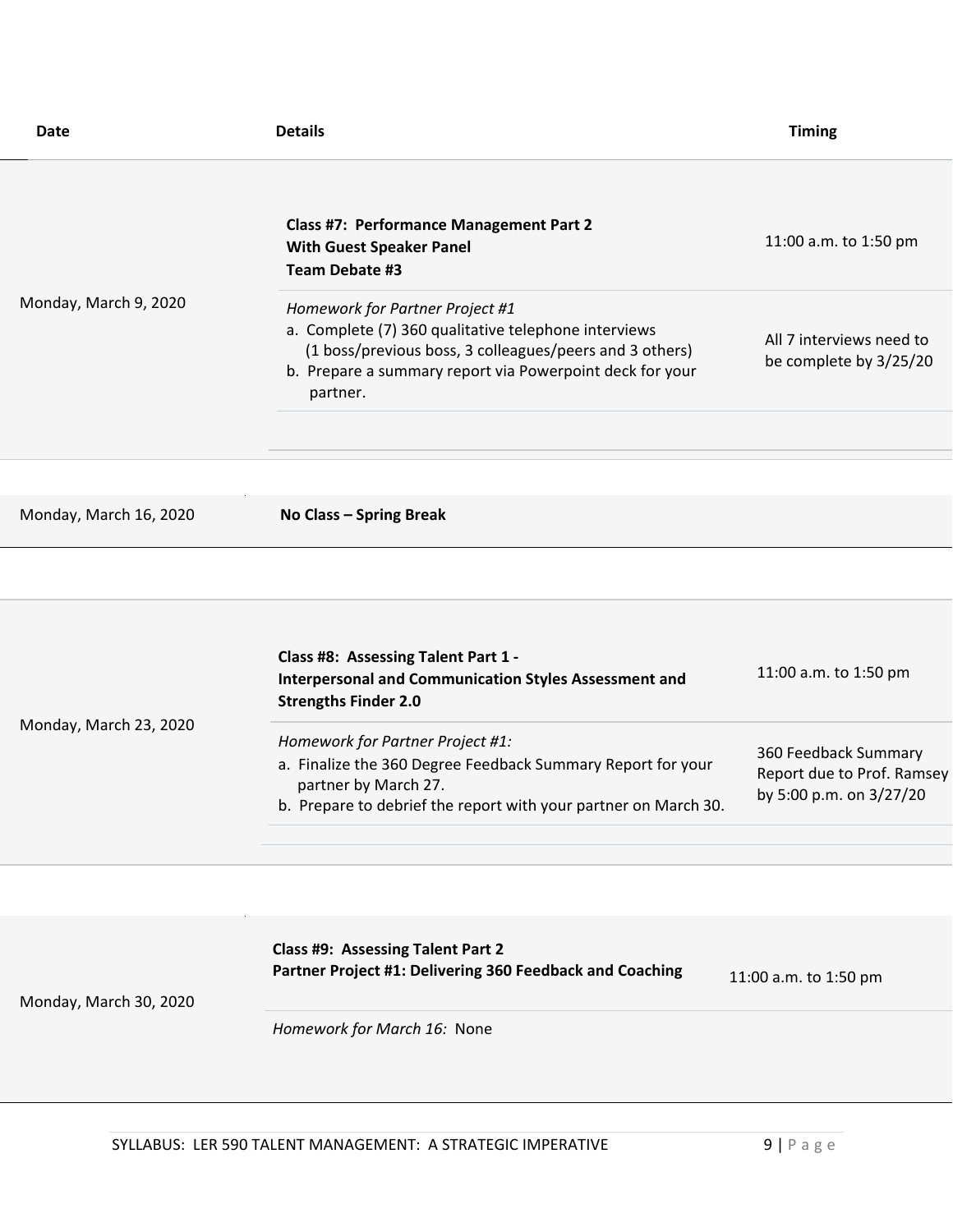| Monday, April 6, 2020  | <b>Class #10: Assessing Talent Part 2</b><br><b>Best Practices in Developing People</b>                                                                                                                                                  | 11:00 a.m. to 1:50 pm                                                                                      |
|------------------------|------------------------------------------------------------------------------------------------------------------------------------------------------------------------------------------------------------------------------------------|------------------------------------------------------------------------------------------------------------|
|                        | Homework for Partner Project:<br>a. Prepare a first draft of your Individual Development Plan<br>(IDP) and send to Professor Ramsey and your partner by 4/8.<br>b. Prepare recommendations for your partner's development<br>by $4/13$ . | Submit draft of your own<br>development plan to your<br>partner and Prof. Ramsey<br>by 4/8/20 by 5:00 p.m. |
|                        |                                                                                                                                                                                                                                          |                                                                                                            |
|                        |                                                                                                                                                                                                                                          |                                                                                                            |
| Monday, April 13, 2020 | <b>Class #11: Development Planning</b><br>Partner Project #2: Conducting a Development Plan Discussion                                                                                                                                   | 11:00 am to 1:50 p.m.                                                                                      |
|                        | Homework:                                                                                                                                                                                                                                |                                                                                                            |
|                        | a. Finalize Your Development Plan                                                                                                                                                                                                        | Submit your final<br>development plan to<br>Prof. Ramsey by 4/15/19 by<br>5:00 p.m.                        |
|                        |                                                                                                                                                                                                                                          |                                                                                                            |

**Class #12: Succession Planning** 11:00 a.m. to 1:50 p.m.

*Homework:* None

Monday, April 20, 2020